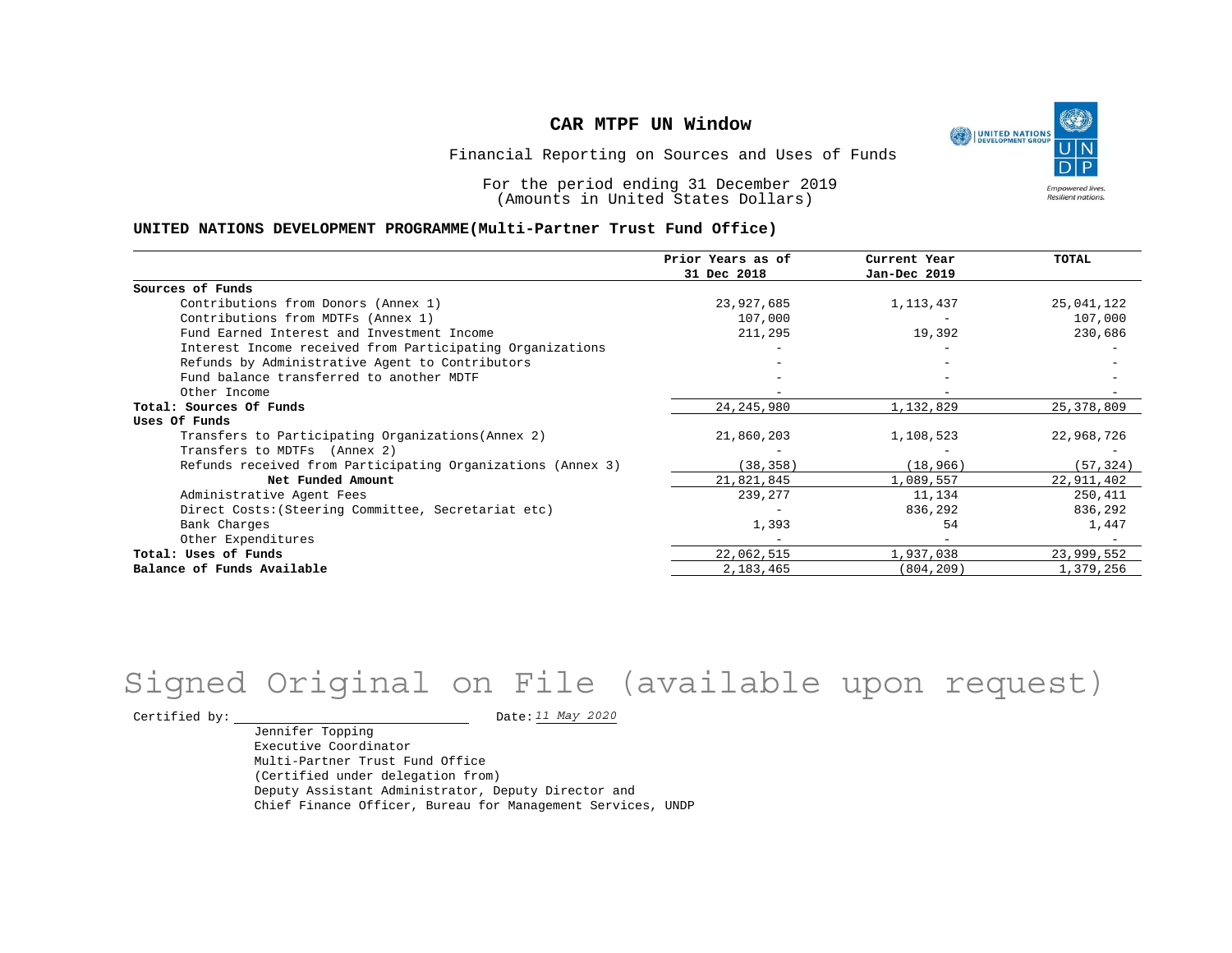

Financial Reporting on Sources and Uses of Funds

For the period ending 31 December 2019 (Amounts in United States Dollars)

#### **UNITED NATIONS DEVELOPMENT PROGRAMME(Multi-Partner Trust Fund Office)**

**Annex - 1: Contributions**

|                                      | Prior Years as of | Current Year             | TOTAL        |
|--------------------------------------|-------------------|--------------------------|--------------|
|                                      | 31 Dec 2018       | Jan-Dec 2019             |              |
| From Contributors                    |                   |                          |              |
| GOVERNMENT OF FRANCE                 | 653,400           | $\overline{\phantom{a}}$ | 653,400      |
| GOVERNMENT OF NETHERLANDS            | 5,736,486         | $\overline{\phantom{a}}$ | 5,736,486    |
| GOVERNMENT OF NORWAY                 | 6,283,874         | 1, 113, 437              | 7,397,311    |
| US Int'l Narcotics & Law Enfmn       | 11,253,925        |                          | 11,253,925   |
| Sub-Total: Contributions from Donors | 23,927,685        | 1, 113, 437              | 25,041,122   |
| From MDTFs                           |                   |                          |              |
| Peacebuilding Fund                   | 107,000           |                          | 107,000      |
| Sub-Total: Contributions from MDTFs  | 107,000           | $-$                      | 107,000      |
| Total: Contributions                 | 24,034,685        | 1, 113, 437              | 25, 148, 122 |

## Signed Original on File (available upon request)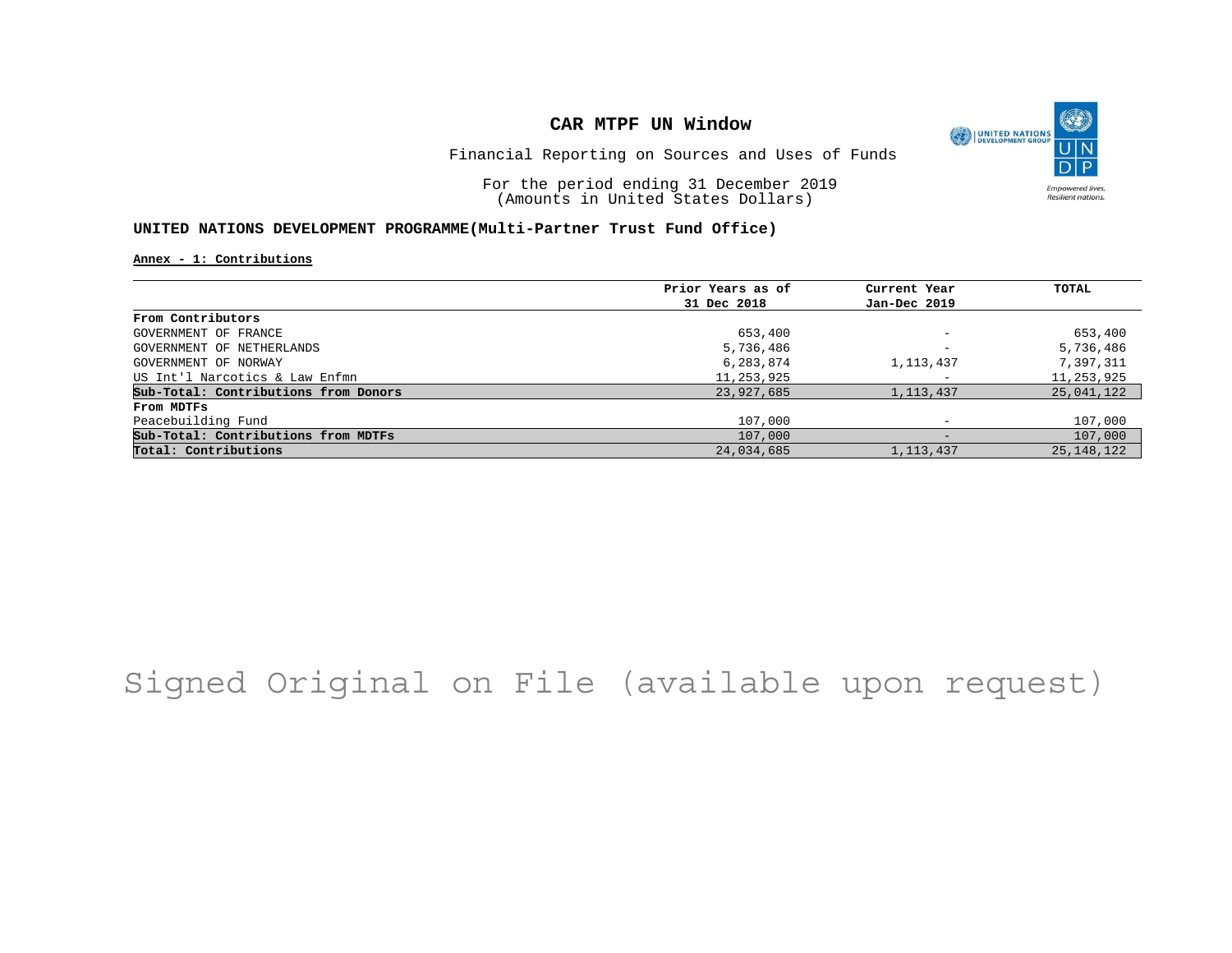

Financial Reporting on Sources and Uses of Funds

For the period ending 31 December 2019 (Amounts in United States Dollars)

#### **UNITED NATIONS DEVELOPMENT PROGRAMME(Multi-Partner Trust Fund Office)**

**Annex - 2: Transfers**

|                                | Prior Years as of | Current Year             | TOTAL      |
|--------------------------------|-------------------|--------------------------|------------|
|                                | 31 Dec 2018       | Jan-Dec 2019             |            |
| To Participating Organizations |                   |                          |            |
| FAO                            | 585,290           | $\overline{\phantom{a}}$ | 585,290    |
| IOM                            | -                 | 300,001                  | 300,001    |
| UNAIDS                         | -                 | 199,127                  | 199,127    |
| UNDP                           | 15,111,987        | 1,445,687                | 16,557,674 |
| UNFPA                          | 1,848,923         | $\overline{\phantom{a}}$ | 1,848,923  |
| UNICEF                         | 2, 223, 203       | $\qquad \qquad -$        | 2,223,203  |
| UNOPS                          | 265,501           | $\qquad \qquad -$        | 265,501    |
| WHO                            | 1,825,299         | $\qquad \qquad -$        | 1,825,299  |
| Total Transfers                | 21,860,203        | 1,944,815                | 23,805,018 |

## Signed Original on File (available upon request)